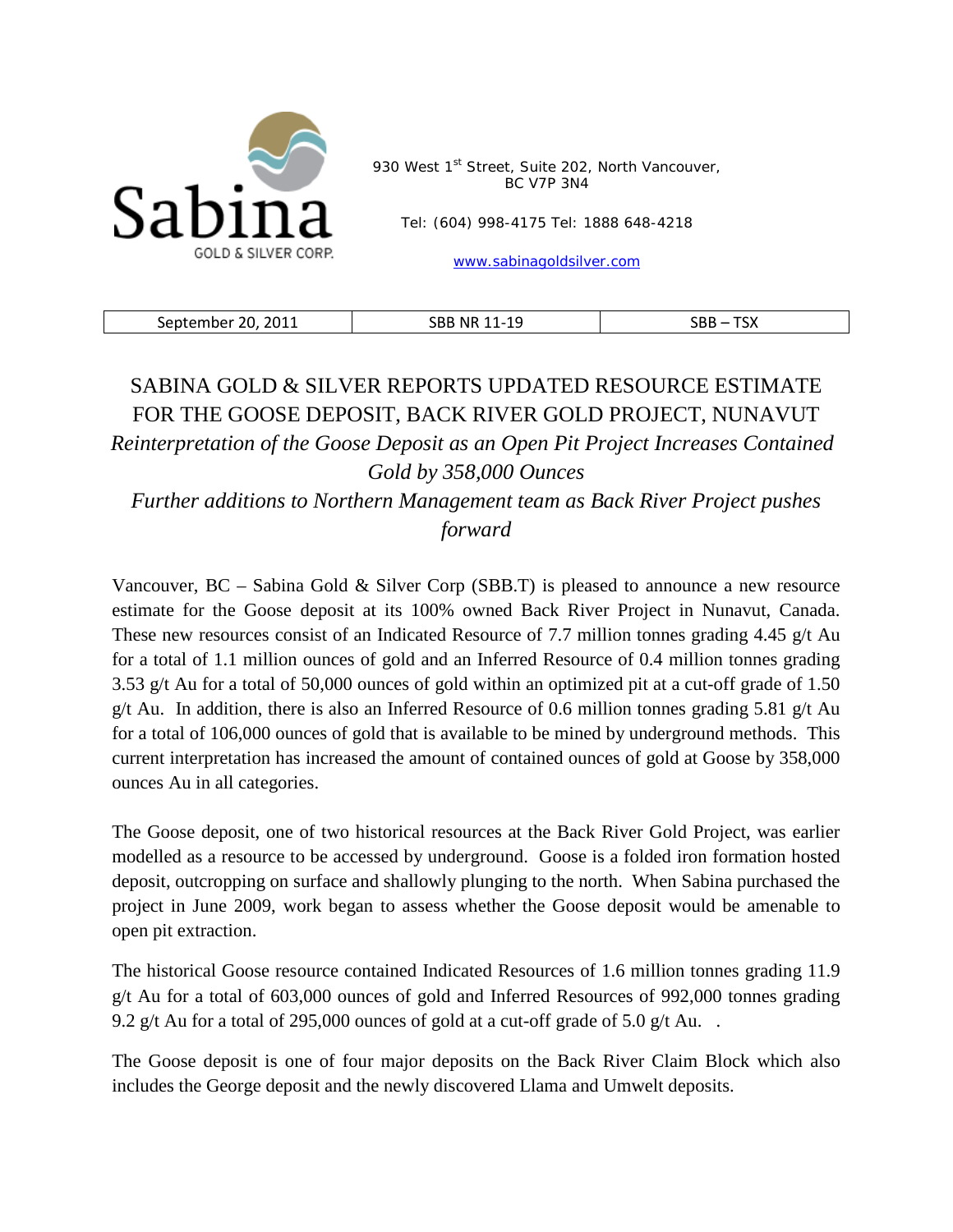Goose, Llama and Umwelt sit within a 5km long corridor and are envisioned as three major open pits supporting one central milling facility at the Goose claim block. The George deposit, located approximately 50 km to the north on the George claim block, is envisioned as an underground satellite deposit that would be mined and transported to the mill at Goose via winter road. The Company has recently engaged an engineering firm to commence work on a Preliminary Economic Assessment of a gold mining operation at Back River. The study will comprise the new open pit Goose resource, the soon to be updated Umwelt and Llama resources as well as the existing George resource. The study is anticipated to be completed early in 2012, after which, if positive, a Preliminary Project Description will be filed with the Nunavut Water Board to initiate the permitting process for the project.

To further support the company's objective to become a mid-tier gold miner, additions have been made to the management team.

Matthew Pickard joined the Company in August as Director of Environment and Community Relations. Mr. Pickard is a Professional Geoscientist with over 12 years of experience in environmental management within the mining industry and most recently held the position of Director of Environment, Health, Safety and Sustainability with Baffinland Iron Mines Ltd. Matthew will focus his efforts on the environmental assessment and permitting process of the Back River project as well as community engagement. He also currently sits as a Director of the Prospectors and Developers Association of Canada.

In September, Mr. Leon Coetzer joined the Company as Vice president, Engineering and Project Development. Mr. Coetzer has a broad background including, among other things, Chief Operations Officer for Afrex Mining in Zimbabwe, working on the re-opening of the Black Angel Mine in Greenland and with J.S Redpath on the Oyu Tolgoi mine in Mongolia. Leon brings a extensive background in working on remote projects covering a variety of technical areas.

"We are very pleased to have these two gentlemen joining our team as we push Back River forward," said Tony Walsh, President & CEO. "Both bring a wealth of experience to their roles and further enhance our in house capabilities. The next 18 months will be a period of extraordinary growth for the Company. With a solid treasury and a very talented team, we are poised to push towards development while still working to add ounces at our world class Back River asset."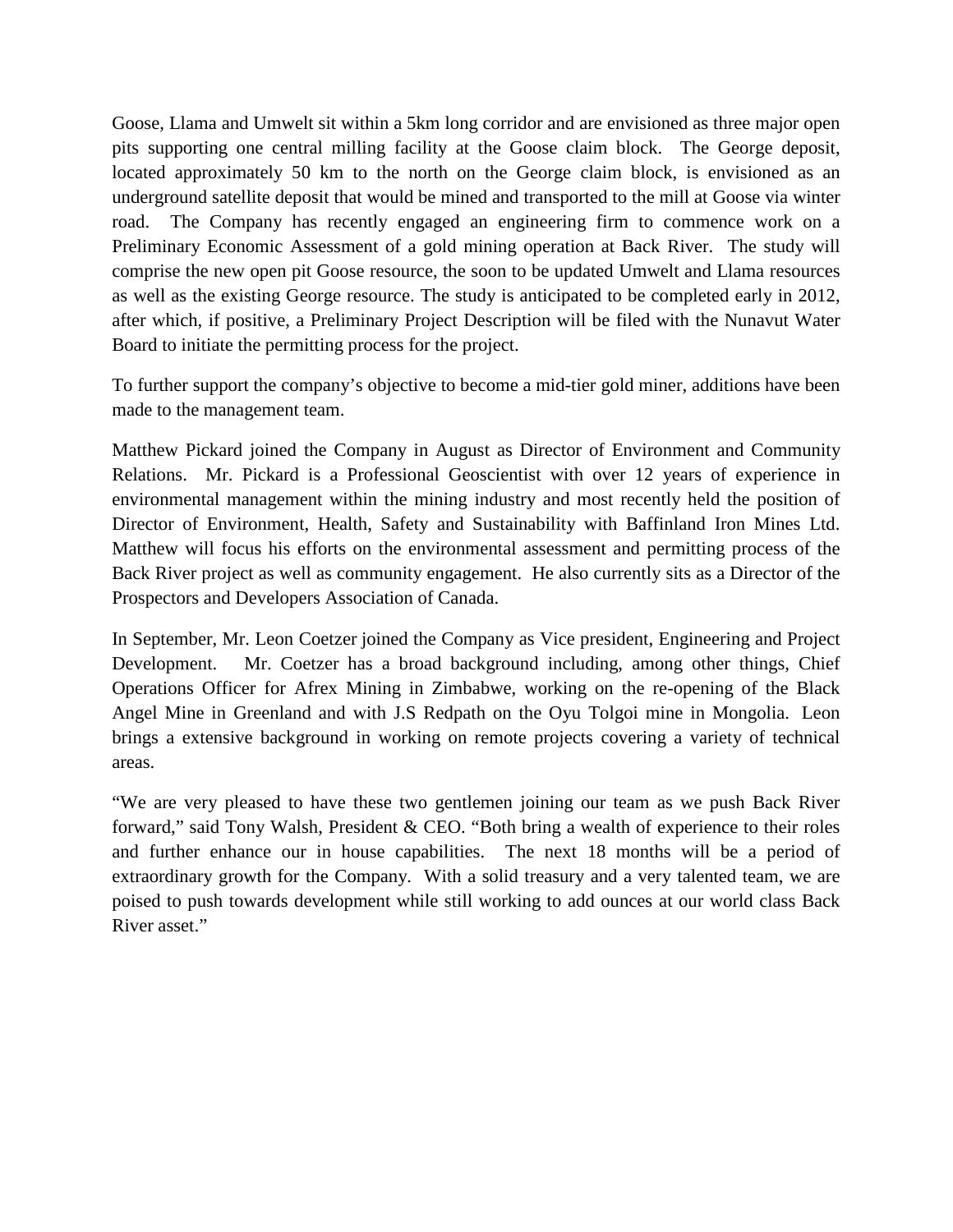| <b>Whittle Pit Cut-</b><br>off Grade | <b>Indicated Resources</b> |                |                          | <b>Inferred Resources</b> |                |                       |
|--------------------------------------|----------------------------|----------------|--------------------------|---------------------------|----------------|-----------------------|
| Au $(g/t)$                           | <b>Tonnes</b>              | Grade<br>(g/t) | <b>Ounces (Au)</b>       | <b>Tonnes</b>             | Grade<br>(g/t) | <b>Ounces</b><br>(Au) |
| 0.70                                 | 9,860,525                  | 3.71           | 1,176,099                | 586,508                   | 2.90           | 54,606                |
| 1.00                                 | 8,974,775                  | 3.99           | 1,151,818                | 512,950                   | 3.19           | 52,639                |
| 1.50                                 | 7,697,051                  | 4.45           | 1,100,922                | 436,501                   | 3.53           | 49,537                |
| 2.00                                 | 6,498,128                  | 4.95           | 1,033,684                | 343,277                   | 4.02           | 44,310                |
|                                      |                            |                |                          |                           |                |                       |
| Underground<br><b>Cut-off Grade</b>  | <b>Indicated Resources</b> |                |                          | <b>Inferred Resources</b> |                |                       |
| Au $(g/t)$                           | <b>Tonnes</b>              | Grade<br>(g/t) | <b>Ounces (Au)</b>       | <b>Tonnes</b>             | Grade<br>(g/t) | <b>Ounces</b><br>(Au) |
| 2.50                                 | $\overline{\phantom{a}}$   | 0              | $\overline{\phantom{a}}$ | 736,605                   | 5.12           | 121,177               |
| 3.00                                 |                            | 0              |                          | 569,897                   | 5.81           | 106,467               |

**Table 1 Goose Deposit Mineral Resources - September 9, 2011**

Notes:

- 1. CIM definition standards were followed for Mineral Resources.
- 2. The Qualified Person for the Goose Mineral Resource estimate is Patti Nakai-Lajoie, P.Geo., RPA
- 3. Pit optimizations were used to constrain the resources.
- 4. Mineral Resources are estimated using an average long-term gold price of US\$1,300 per ounce.
- 5. Numbers may not add due to rounding.

The Goose deposit was discovered in 1992 and together with the Llama and Umwelt deposits discovered in 2010 constitute potential open pit mining operations. In addition to these open pit opportunities, potential underground mining opportunities exist below the Goose deposit and at George. Recent drilling at Umwelt also suggests that there could be underground mining options there. The Back River mineral resources including this new estimate for the Goose deposit is tabulated below: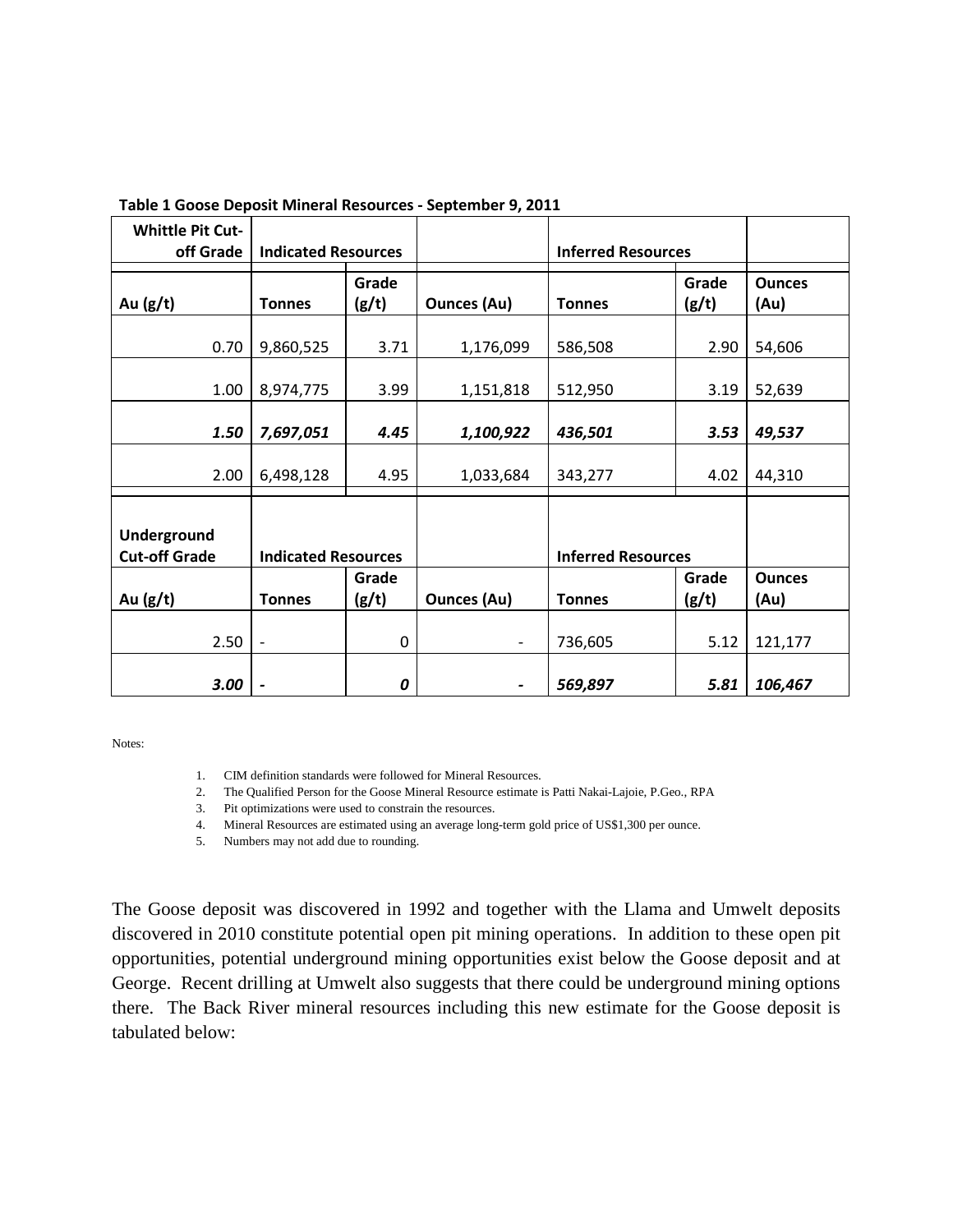|                        |                 |               | Grade      |                  |
|------------------------|-----------------|---------------|------------|------------------|
| <b>Classification</b>  | <b>Location</b> | <b>Tonnes</b> | Au $(g/t)$ | <b>Ounces Au</b> |
| <b>Open Pit</b>        |                 |               |            |                  |
| <b>Indicated</b>       | Goose           | 7,697,000     | 4.45       | 1,101,000        |
|                        | Llama           | 1,860,000     | 9.41       | 562,000          |
|                        | Umwelt          | 4,601,000     | 6.08       | 900,000          |
| <b>Total Indicated</b> |                 | 14,158,000    | 5.63       | 2,563,000        |
| <b>Inferred</b>        | Goose           | 436,000       | 3.53       | 50,000           |
|                        | Llama           | 981,000       | 5.71       | 180,000          |
|                        | Umwelt          | 1,067,000     | 6.43       | 221,000          |
| <b>Total Inferred</b>  |                 | 2,483,000     | 5.64       | 451,000          |
| Underground            |                 |               |            |                  |
| <b>Indicated</b>       | George          | 1,838,000     | 10.00      | 590,000          |
| <b>Total Indicated</b> |                 | 1,838,000     | 10.00      | 590,000          |
| <b>Inferred</b>        | Goose           | 570,000       | 5.81       | 106,000          |
|                        | George          | 2,563,000     | 10.50      | 866,000          |
| <b>Total Inferred</b>  |                 | 3,133,000     | 9.65       | 972,000          |

# **Table 2 Back River Mineral Resources - September 9, 2011**

Notes

- 1. CIM definition standards were followed for Mineral Resources.
- 2. The Qualified Person for the Goose, Llama and Umwelt Mineral Resource estimate is Patti Nakai-Lajoie, P.Geo., RPA
- 3. Open pit Mineral Resources for Goose are estimated at a pit discard cut-off grade of 0.70 g/t Au and 90% recovery. Pit optimizations were used to constrain the resources.
- 4. Mineral Resources for Llama and Umwelt are estimated at a pit discard cut-off grade of 0.76 g/t Au and 90% recovery.
- 5. Underground Mineral Resources at Goose are estimated at a cut-off grade of 3.00 g/t Au.
- 6. Mineral Resources are estimated using an average long-term gold price of US\$1,300 per ounce.
- 7. The Qualified Person for the George Mineral Resource estimate is Doug Cater, P.Geo
- 8. Mineral Resources for George are estimated at a cut-off grade of 5.00 g/t.
- 9. Numbers may not add due to rounding.

#### **SABINA GOLD & SILVER CORP**

Sabina Gold & Silver Corp. is an emerging precious metals company with district scale, world class undeveloped assets in one of the world's newest, most politically stable mining jurisdictions: Nunavut, Canada.

Sabina's primary properties consist of the Back River Gold Project as well as the Wishbone Claims, a vastly prospective grass roots project and the Hackett River poly metallic project all in Nunavut. The Company has announced a proposed sale of Hackett River and certain claims in the Wishbone greenstone belt to Xstrata Zinc Canada Division (Xstrata). The process to close the transaction with Xstrata is well underway and is expected to close in September.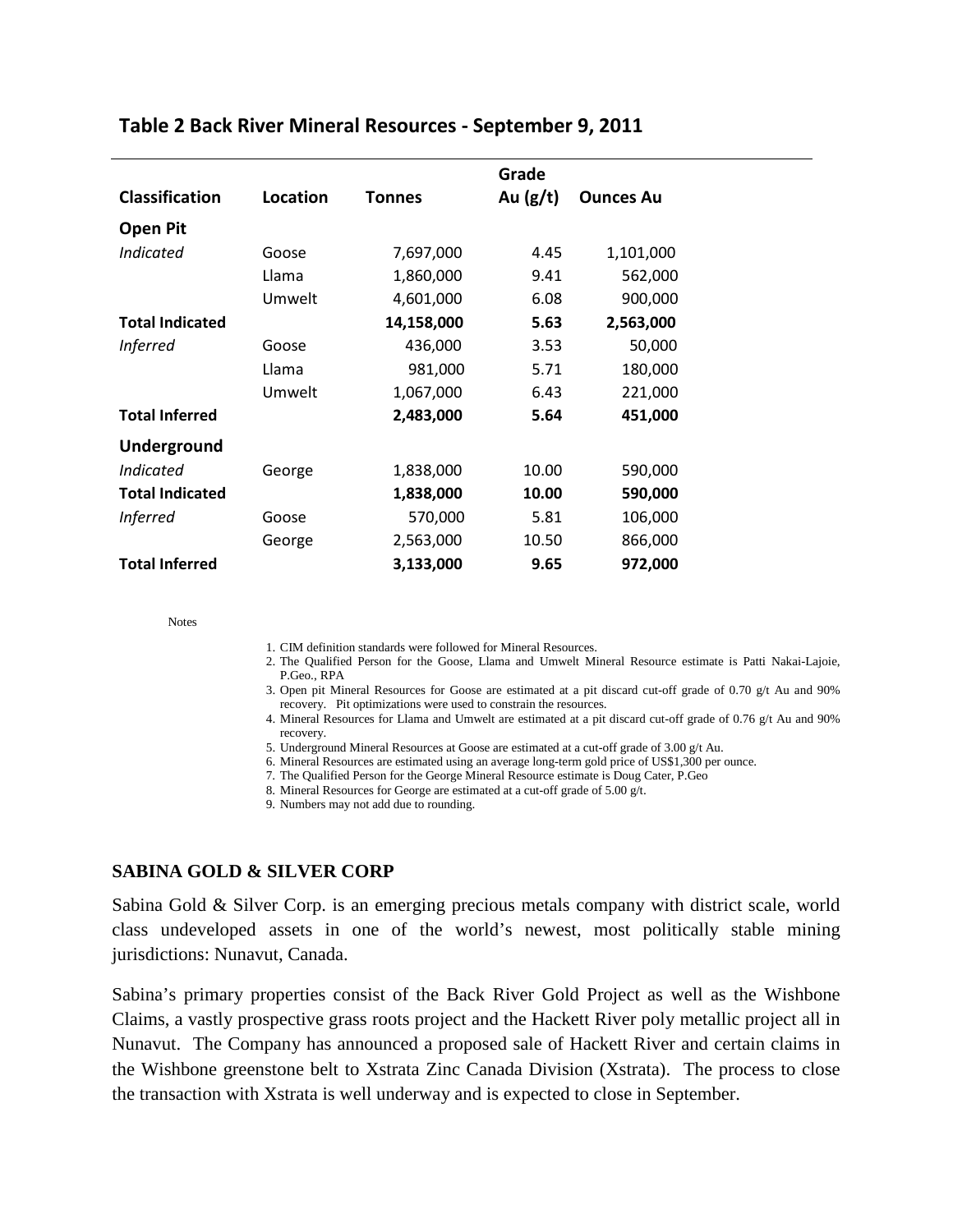## **Quality Assurance**

Mr. Doug Cater, P. Geo, and Project Manager, Back River Project of Sabina Gold & Silver Corp. is a Qualified Person under the terms of NI43-101 and has reviewed the technical content of this press release for the Back River Project and has approved its dissemination.

The mineral resource estimates for the Llama and Umwelt deposits were generated by Roscoe Postle Associates (RPA) in March 2011. These are all posted on [www.sedar.com.](http://www.sedar.com/)

The mineral resource estimate for the Goose deposit was generated by RPA in September 2011.

Diamond drill core was sent to TSL Laboratories in Saskatoon, Sask. Quality control is monitored on a continual basis and utilizes a system of standards, blanks and duplicates to ensure analytical accuracy. The protocols and procedures used in 2011 are the same as those used in earlier campaigns by Sabina Gold & Silver Corp. and have been deemed appropriate in the above noted 43-101 compliant resource reports.

For further information please contact:

Nicole Hoeller: **1 888 648-4218 [nhoeller@sabinagoldsilver.com](mailto:nhoeller@sabinagoldsilver.com)**

## **Forward Looking Statements**

Statements relating to exploration, pre-feasibility work and future operations at the Back River Project and the expected results of this work are forward-looking statements within the meaning of securities legislation of certain Provinces in Canada. Forward looking statements are statements that are not historical facts and are generally, but not always, identified by the words "expects," "plans," "anticipates," "believes," "intends," "estimates," 'projects," "potential" and similar expressions, or that events or conditions "will," "would," "may," "could" or "should" occur. Information inferred from the interpretation of drilling results may also be deemed to be forward looking statements, as it constitutes a prediction of what might be found to be present when and if a project is actually developed. These forward-looking statements are subject to a variety of risks and uncertainties which could cause actual events or results to differ materially from those reflected in the forward-looking statements, including, without limitation: risks related to fluctuations in metal prices; uncertainties related to raising sufficient financing to fund the planned work in a timely manner and on acceptable terms; changes in planned work resulting from weather, logistical, technical or other factors; the possibility that results of work will not fulfill expectations and realize the perceived potential of the Company's properties; risk of accidents, equipment breakdowns and labour disputes or other unanticipated difficulties or interruptions; the possibility of cost overruns or unanticipated expenses in the work program; the risk of environmental contamination or damage resulting from Sabina's operations and other risks and uncertainties, including those described in Sabina's Annual Report for the year ended December 31, 2010.